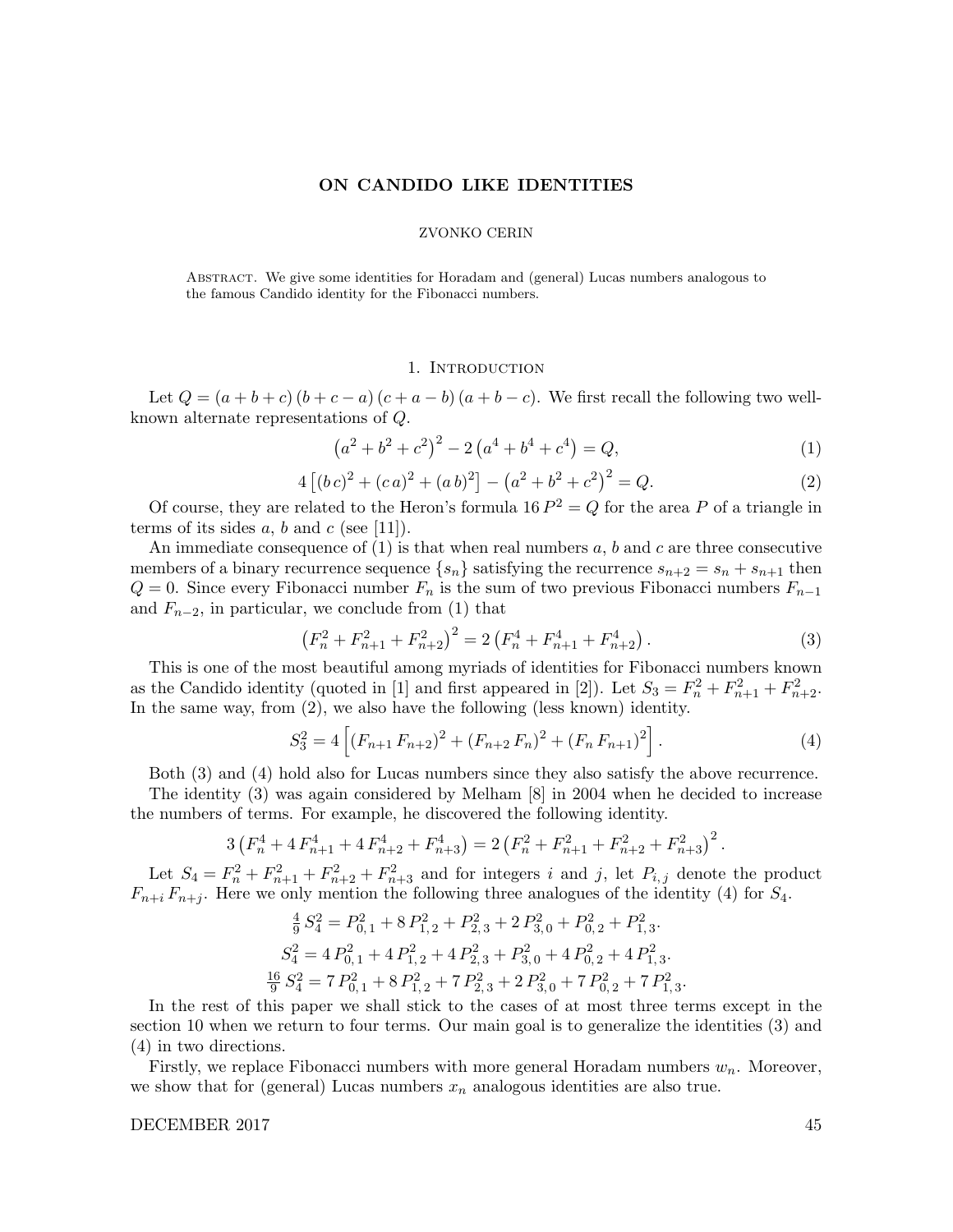### THE FIBONACCI QUARTERLY

Secondly, instead of the indices  $n, n+1$  and  $n+2$  in (3) and (4), we consider the indices  $n, n+m$  and  $n+2m$  for any integers m and n. In this way, it follows that (3) and (4) are just single identities from a whole series of identities.

### 2. Horadam and (general) Lucas numbers

The sequence  $F_0, F_1, F_2, F_3, \ldots$  of Fibonacci numbers is defined recursively so that  $F_0 = 0$ and  $F_1 = 1$  and we require  $F_{k+2} = F_{k+1} + F_k$  for every  $k \ge 0$ . Hence,  $F_2 = 1$ ,  $F_3 = 2$ ,  $F_4 = 3$ ,  $F_5 = 5, F_6 = 8, F_7 = 13, F_8 = 21, F_9 = 34,$  etc.

Quite similar is also the sequence  $L_0$ ,  $L_1$ ,  $L_2$ ,  $L_3$ , ... of Lucas numbers when we take  $L_0 = 2$ and  $L_1 = 1$  while the recursion  $L_{k+2} = L_{k+1} + L_k$  for every  $k \geq 0$  remains the same. Hence,  $L_2 = 3, L_3 = 4, L_4 = 7, L_5 = 11, L_6 = 18, L_7 = 29, L_8 = 47, L_9 = 76,$  etc.

The Fibonacci and Lucas numbers are special cases of the following sequences of numbers. Let s, t, p and q be complex numbers such that  $\Delta \neq 0$ , where  $\Delta = \sqrt{p^2 + 4q}$ . Let  $\alpha = \frac{p + \Delta}{2}$  $\frac{+\Delta}{2}$ ,  $\beta = \frac{p-\Delta}{2}$  $\frac{-\Delta}{2}$ ,  $\alpha_0 = t - s\beta$ ,  $\beta_0 = t - s\alpha$ ,

$$
w_n = w_n(s, t; p, q) = \frac{\alpha_0 \alpha^n - \beta_0 \beta^n}{\Delta},
$$
  

$$
x_n = x_n(s, t; p, q) = \alpha_0 \alpha^n + \beta_0 \beta^n,
$$

 $y_n = w_n(0, 1; p, q)$  and  $z_n = x_n(0, 1; p, q)$ .

The numbers  $w_n$  are known as Horadam numbers (see [4]) and the numbers  $x_n$  as the associated (general) Lucas numbers. It is obvious that  $w_n(0, 1; 1, 1) = F_n$  and  $x_n(0, 1; 1, 1) = L_n$ for every integer *n*. Let  $\delta = -\alpha_0 \beta_0 = q s^2 - t^2 + p s t$ .

### 3. Candido identities for Horadam and Lucas numbers

Let m and n be integers. Let  $\overline{q} = -q$ ,  $\mu = \overline{q}^m$ ,  $\nu = \overline{q}^n$ ,  $n' = n + m$  and  $n'' = n + 2m$ . Let

$$
a = \mu w_n, \ b = z_m w_{n'}, \ c = w_{n''}.
$$
 (5)

$$
a = \mu x_n, \ b = z_m x_{n'}, \ c = x_{n''}.
$$
 (6)

$$
a = \mu w_n, \ b = y_m x_{n'}, \ c = w_{n''}.
$$
 (7)

$$
a = \mu x_n, \ b = \Delta^2 y_m w_{n'}, \ c = x_{n''}.
$$
 (8)

**Lemma 1.** (i) If either (5) or (6) is true, then  $a + c = b$ .

(ii) If either (7) or (8) is true, then  $a + b = c$ .

Proof. Let (5) holds. Then

$$
a + c = (-q)^m \frac{\alpha_0 \alpha^n - \beta_0 \beta^n}{\Delta} + \frac{\alpha_0 \alpha^{n+2m} - \beta_0 \beta^{n+2m}}{\Delta} = \frac{\alpha_0 \alpha^n}{\Delta} \left( (-q)^m + \alpha^{2m} \right) -
$$

$$
\frac{\beta_0 \beta^n}{\Delta} \left( (-q)^m + \beta^{2m} \right) = \frac{\alpha_0 \alpha^n}{\Delta} \left( (\alpha \beta)^m + \alpha^{2m} \right) - \frac{\beta_0 \beta^n}{\Delta} \left( (\alpha \beta)^m + \beta^{2m} \right) =
$$

$$
\frac{\alpha_0 \alpha^{n+m}}{\Delta} \left( \beta^m + \alpha^m \right) - \frac{\beta_0 \beta^{n+m}}{\Delta} \left( \alpha^m + \beta^m \right) = z_m \frac{\alpha_0 \alpha^{n+m} - \beta_0 \beta^{n+m}}{\Delta} = b.
$$

The other parts of this lemma have similar proofs.  $\Box$ 

For an integer k, let  $N_k = a^k + b^k + c^k$ ,  $M_k = (bc)^k + (ca)^k + (ab)^k$ ,  $\sigma = N_1 = a + b + c$ ,  $\tau = M_1 = bc + ca + ab$  and  $\pi = abc$ . Using this notation, the identities (1) and (2) are much shorter

(1) 
$$
N_2^2 - 2N_4 = Q,
$$
  $4M_2 - N_2^2 = Q.$ 

Hence, Lemma 1 implies the following versions of Candido identity for Horadam and (general) Lucas numbers.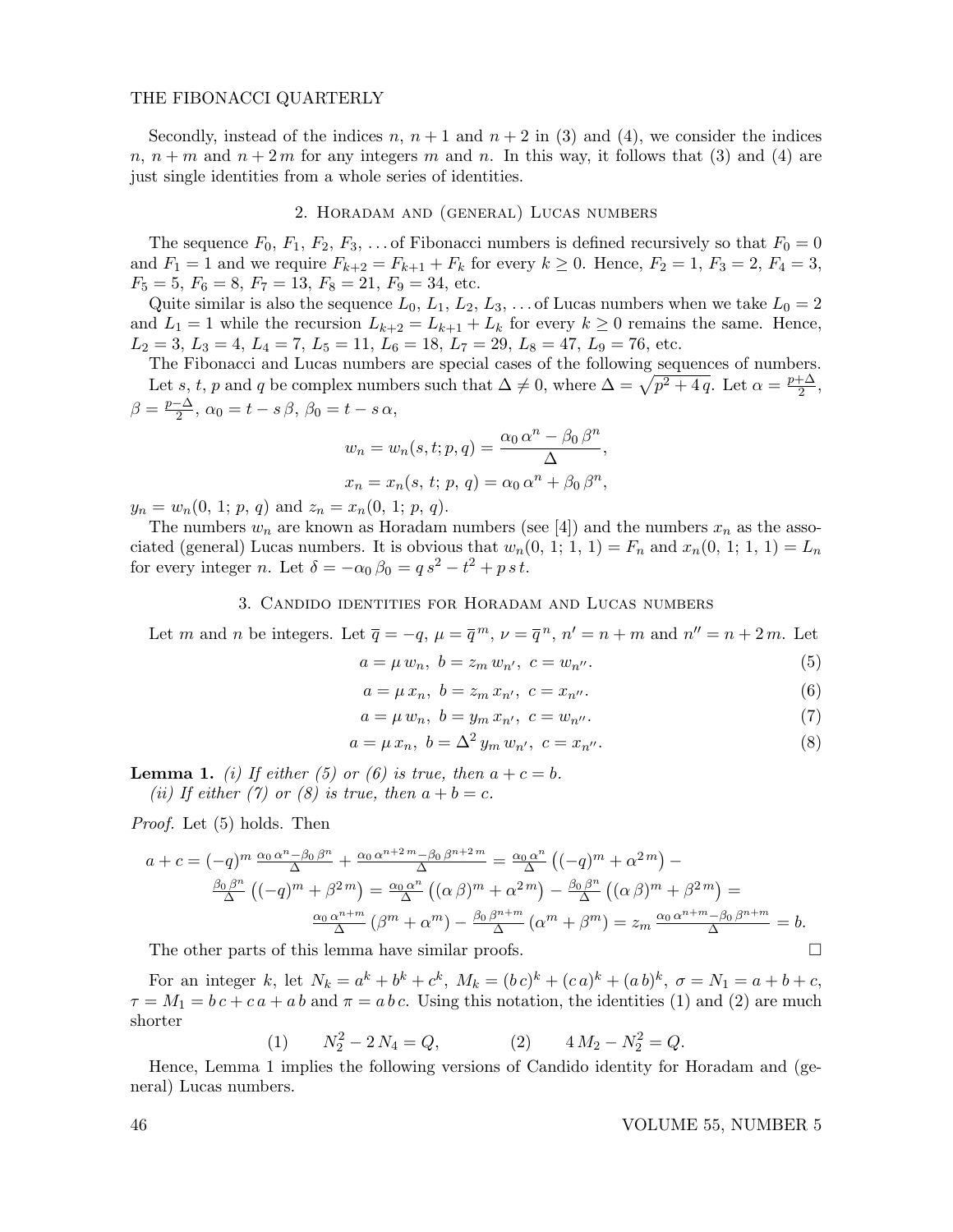# ON CANDIDO LIKE IDENTITIES

**Theorem 3.1.** If either (5), (6), (7) or (8) hold, then  $N_2^2 = 2 N_4 = 4 M_2$ .

Let the middle terms of the above four identities be denoted by  $Q_1, \ldots, Q_4$ . The following four identities show that  $\frac{Q_1}{4}, \ldots, \frac{Q_4}{4}$  $\frac{\partial^2 A}{\partial x^2}$  are also complete squares. Let  $A = z_m^2 - \mu$  and  $B = z_m^2 - 3 \mu.$ 

$$
\left(A w_{n'}^2 + \delta y_m^2 \,\mu \,\nu\right)^2 = \left(A w_n w_{n''} + \delta y_{2m}^2 \,\nu\right)^2 = \frac{Q_1}{4}.\tag{9}
$$

$$
\left(A\,x_{n'}^2 - \delta\,\Delta^2\,y_m^2\,\mu\,\nu\right)^2 = \left(A\,x_n\,x_{n''} - \delta\,\Delta^2\,y_{2\,m}^2\,\nu\right)^2 = \frac{Q_2}{4}.\tag{10}
$$

$$
(B w_{n'}^2 + 3 \delta y_m^2 \mu \nu)^2 = (B w_n w_{n''} + \delta y_{2m}^2 \nu)^2 = \frac{Q_3}{4}.
$$
 (11)

$$
\left(B\,x_{n'}^2 - 3\,\delta\,\Delta^2\,y_{m}^2\,\mu\,\nu\right)^2 = \left(B\,x_n\,x_{n''} - \delta\,\Delta^2\,y_{2\,m}^2\,\nu\right)^2 = \frac{Q_4}{4}.\tag{12}
$$

For an integer j, let  $\kappa_j$  be  $z_{2m} + j\mu$ . For the numbers  $y_n$  and  $z_n$  the above four identities have the following simpler form.

$$
2\left(\kappa_1\,y_{2\,n'} + \kappa_4\,\mu\,\nu\right)^2 = \mu^4\,y_n^4 + z_m^4\,y_{n'}^4 + y_{n''}^4.
$$
\n(13)

$$
2\left(\kappa_1\,z_{2\,n'} + \kappa_4\,\mu\,\nu\right)^2 = \mu^4\,z_n^4 + z_m^4\,z_{n'}^4 + z_{n''}^4.
$$
\n(14)

.

$$
2\left(\kappa_{-1}z_{2n'} + \kappa_{-4}\,\mu\,\nu\right)^2 = \Delta^4\left(\mu^4\,y_n^4 + y_m^4\,z_{n'}^4 + y_{n''}^4\right). \tag{15}
$$

$$
2\left(\kappa_{-1}z_{2n'}-\kappa_{-4}\,\mu\,\nu\right)^2 = \mu^4\,z_n^4 + \Delta^8\,y_m^4\,y_{n'}^4 + z_{n''}^4.\tag{16}
$$

The following are also corollaries of Lemma 1.

**Corollary 1.** (i) If either  $(5)$  or  $(6)$  holds, then

$$
\sigma^2 - 4 a b = 2 (N_2 - 2 a^2).
$$

(ii) If either  $(7)$  or  $(8)$  holds, then

$$
\sigma^2 - 4 a b = 2 N_2.
$$

Proof. This follows from Lemma 1 and the algebraic identities

$$
\sigma^2 - 4ab - 2(N_2 - 2a^2) = (3a + b - c)(a - b + c)
$$

and

$$
4ab + 2N_2 - \sigma^2 = (a + b - c)^2
$$

**Corollary 2.** If either  $(5)$ ,  $(6)$ ,  $(7)$  or  $(8)$  holds, then

$$
N_1^3 = 4 N_3 + 12 \pi.
$$

Proof. This follows from Lemma 1 and the algebraic identity

$$
N_1^3 - 4N_3 - 12\pi = \frac{3Q}{\sigma}.
$$

Since  $N_1^6 - 16N_6 + 240\pi^2 - 32M_1^3$  contains  $\frac{Q}{\sigma}$  as a factor, we can add the identity  $N_1^6 + 240\,\pi^2 = 16\left(N_6+2\,M_1^3\right)$ 

to Corollary 2.

DECEMBER 2017 47

 $\Box$ 

 $\Box$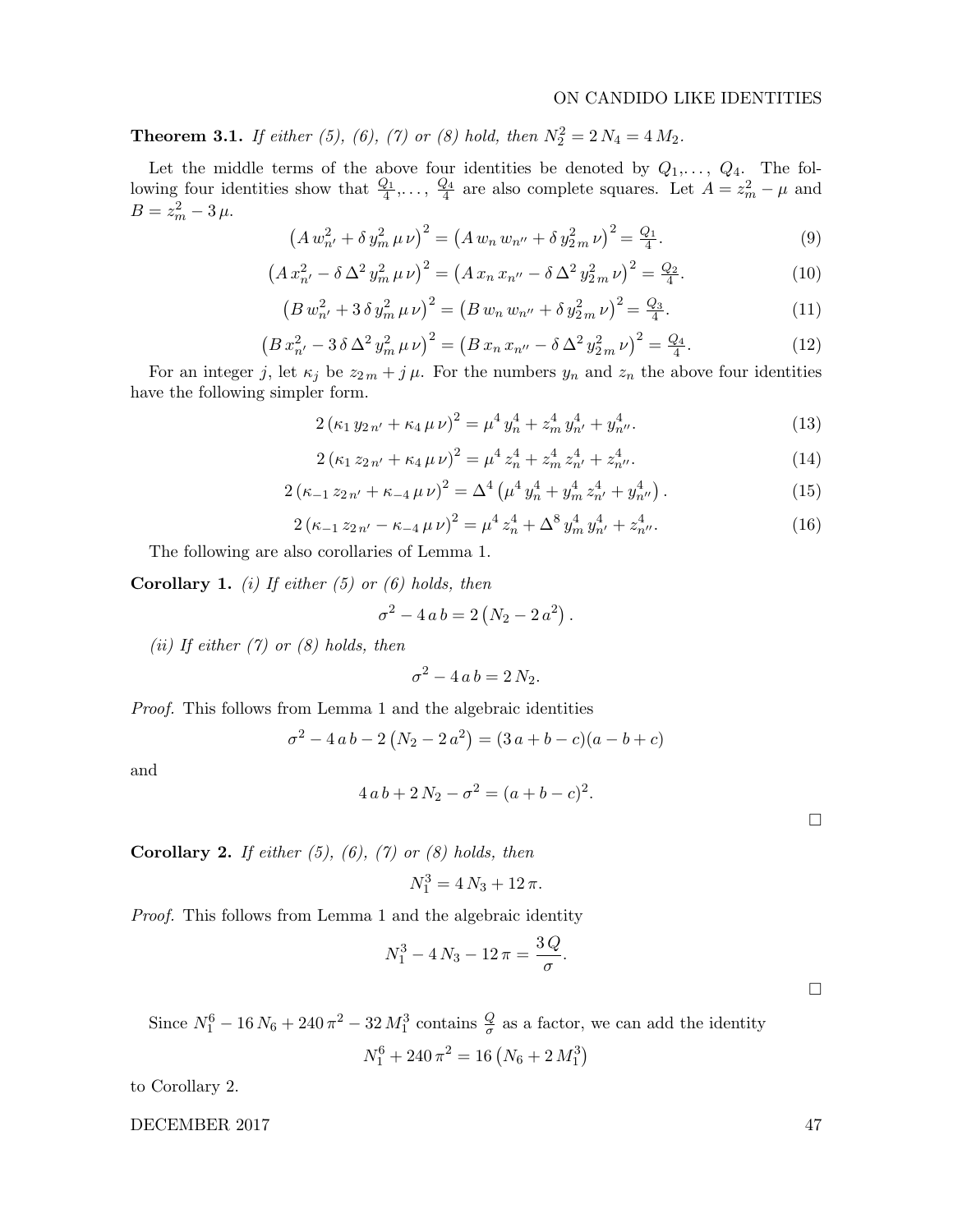#### THE FIBONACCI QUARTERLY

# 4. CANDIDO LIKE IDENTITY FOR PRODUCTS  $w_n x_n$

The following is the version of Candido identity for the products  $r_n = w_n x_n$  of Horadam and (general) Lucas numbers. Let  $A = 2 \delta y_{2m} q^{n'}$ .

**Theorem 4.1.** If either  $a = \mu^2 r_n$ ,  $b = z_m^2 r_{n'}$ ,  $c = r_{n''}$  or  $a = \mu^2 r_n$ ,  $b = \Delta^2 y_m^2 r_{n'}$ ,  $c = r_{n''}$ , then  $N_1^2 + A^2 = 2 N_2$  and  $N_1^2 - A^2 = 4 M_1$ .

*Proof.* Let us compute the difference  $2N_2 - N_1^2$  using

$$
w_n = \frac{1}{\Delta} \left( \alpha_0 \, \alpha^n - \frac{\beta_0 \, \nu}{\alpha^n} \right) \quad \text{and} \quad x_n = \alpha_0 \, \alpha^n + \frac{\beta_0 \, \nu}{\alpha^n}.
$$
 (17)

After simplification of a long expression collecting terms that contain powers of  $\bar{q}$ , we discover that

$$
2 N_2 - N_1^2 = \frac{4}{\Delta^2} \alpha_0^2 \beta_0^2 (\mu \nu)^2 (\alpha^m - \frac{\mu}{\alpha^m})^2 (\alpha^m + \frac{\mu}{\alpha^m})^2 = A^2.
$$
  
Similarly we get  $2 N_2 - 4 M_1 = 2 A^2$  that implies  $N_1^2 - A^2 = 4 M_1$ .

# 5. CANDIDO LIKE IDENTITIES FOR PRODUCTS  $w_n w_{n+5 m}$ ,...

In this section we shall consider analogues of Candido identity for products  $w_n w_{n+5m}$ ,  $w_{n+m}$   $w_{n+4\,m}$ ,...

# Theorem 5.1. If either

(i)  $a = w_n w_{n+5m}$ ,  $b = w_{n+m} w_{n+4m}$ ,  $c = w_{n+2m} w_{n+3m}$ ,  $B = \delta q^n y_m y_{2m}$  and  $D = z_{2m}^2 + \mu z_{2m} + \mu^2$ , (ii)  $a = x_n x_{n+5m}$ ,  $b = x_{n+m} x_{n+4m}$ ,  $c = x_{n+2m} x_{n+3m}$ ,  $B = \Delta^2 \delta q^n$   $y_m y_{2m}$  and  $D = z_{2m}^2 + \mu z_{2m} + \mu^2$ , (iii)  $a = w_n w_{n+6m}$ ,  $b = w_{n+m} w_{n+5m}$ ,  $c = w_{n+2m} w_{n+4m}$ ,  $B = \delta q^n y_m$  and  $D = y_m^2 z_{4m}^2 + 3 \mu y_{3m} y_{5m}$ , or  $(iv)$   $a = x_n x_{n+6m}$ ,  $b = x_{n+m} x_{n+5m}$ ,  $c = x_{n+2m} x_{n+4m}$ ,  $B = \Delta^2 \delta q^n$   $y_m$  and  $D = y_m^2 z_{4m}^2 + 3 \mu y_{3m} y_{5m}$ , then  $N_1^2 + 2 B^2 D = 3 N_2$ .

*Proof.* In order to prove (i), we again use (17) and compute the difference  $3 N_2 - N_1^2$ . This time we get

$$
3 N_2 - N_1^2 = \frac{2}{\Delta^4} \left[ \left( \alpha^{2m} + \frac{\mu^2}{\alpha^{2m}} \right)^2 + \mu \left( \alpha^{2m} + \frac{\mu^2}{\alpha^{2m}} \right) + \mu^2 \right] \qquad ( \alpha^m - \frac{\mu}{\alpha^m} )^4 \left( \alpha^m + \frac{\mu}{\alpha^m} \right)^2 \delta^2 \nu^2 = 2 B^2 D.
$$

The other parts have similar proofs. These computations and all others in this paper have been checked by a computer in Maple V (version 9.5).  $\Box$ 

### 6. Candido like identity for products with two terms

For products of two and three Horadam and (general) Lucas numbers there are analogues of Candido identity with only two terms.

#### Theorem 6.1. If either

(i)  $a = w_n w_{n+3m}$ ,  $b = w_{n+m} w_{n+2m}$  and  $B = \delta q^n y_m y_{2m}$ , (ii)  $a = x_n x_{n+3m}$ ,  $b = x_{n+m} x_{n+2m}$  and  $B = \Delta^2 \delta q^n y_m y_{2m}$ , (iii)  $a = w_n w_{n+4 m} w_{n+5 m}$ ,  $b = w_{n+m} w_{n+2 m} w_{n+6 m}$  and  $B = \delta q^n y_m y_{2 m} y_{3 m} x_{n+3 m}$ , or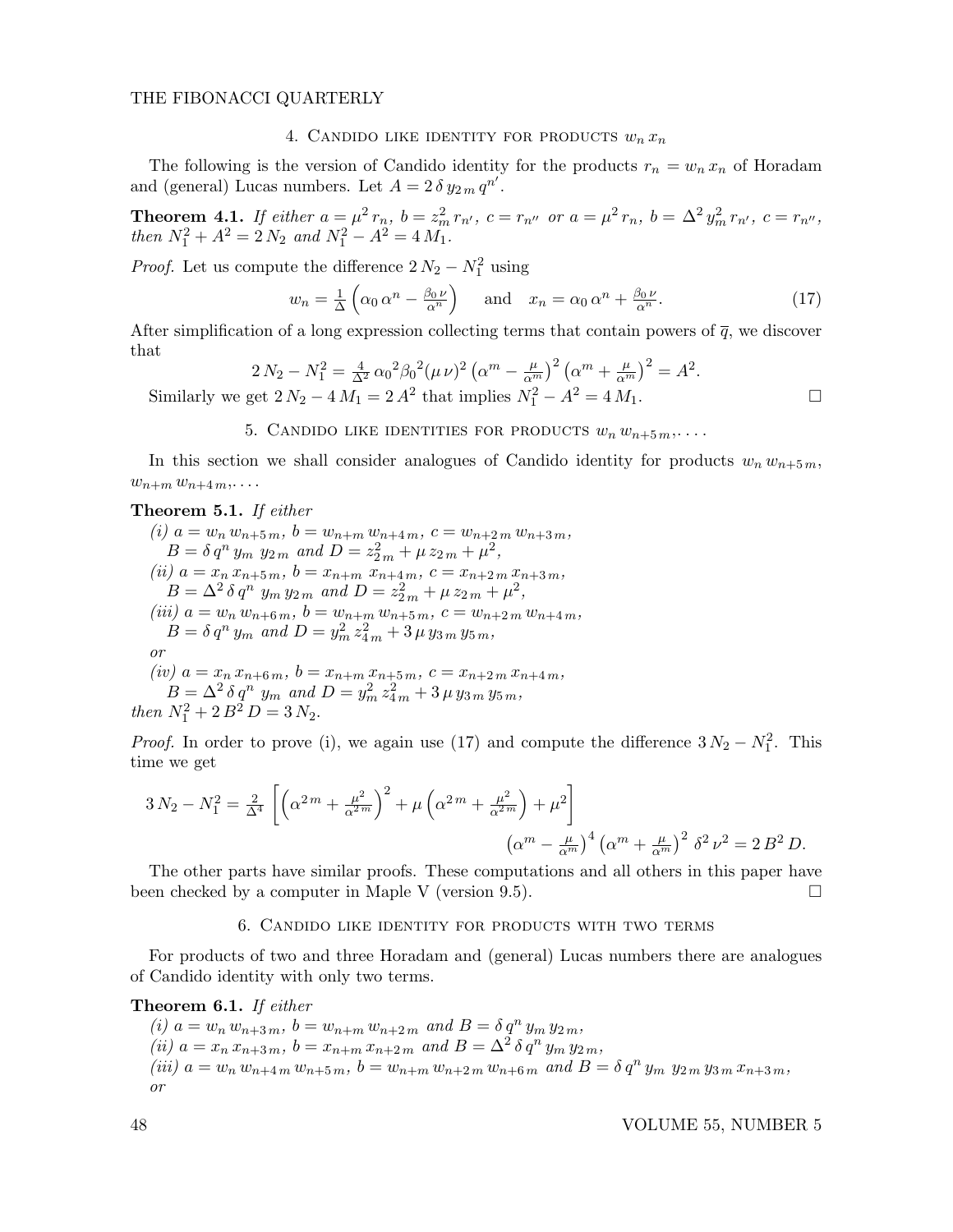(iv)  $a = x_n x_{n+4 m} x_{n+5 m}$ ,  $b = x_{n+m} x_{n+2 m} x_{n+6 m}$  and  $B = \Delta^4 \delta q^n y_m y_{2 m} y_{3 m} w_{n+3 m}$ , then

$$
(a+b)^2 + B^2 = 2(a^2 + b^2).
$$

Proof. The proof of Theorem 4 is similar to the proof of Theorem 3. We verify that the difference  $2(a^2 + b^2) - (a + b)^2$  is precisely the square of B.

7. CANDIDO LIKE IDENTITY FOR  $N_2^3$  and  $(N_2-4b^2)^3$ 

The algebraic identities

$$
N_2^3 + 12\pi^2 - 4N_6 = 3QN_2
$$

$$
(N_2 - 4b^2)^3 + 60\pi^2 - 4(N_6 - 4b^6) = 3Q(N_2 + 4b^2)
$$

imply the following identities for the cubes of  $N_2$  and  $N_2 - 4b^2$ .

**Theorem 7.1.** If either  $(5)$ ,  $(6)$ ,  $(7)$  or  $(8)$  hold, then

$$
N_2^3 + 12\,\pi^2 = 4\,N_6
$$

and

$$
(N_2 - 4b^2)^3 + 60\pi^2 = 4(N_6 - 4b^6).
$$

8. CANDIDO LIKE IDENTITY FOR  $N_2^k$   $(k = 4, 5, 6)$ 

The algebraic identity  $N_2^4 - 4N_8 - 8M_4 = Q(3N_4 + 2M_2)$  implies that  $N_2^4 = 4N_8 + 8M_4$ hold when either  $(5)$ ,  $(6)$ ,  $(7)$  or  $(8)$  is true. We also have the following analogous result.

**Theorem 8.1.** (i) If either  $(5)$  or  $(6)$  hold, then

$$
N_2^4 + 64\left(b^2 - c a\right)\pi^2 = 8 N_8.
$$

(ii) If either  $(7)$  or  $(8)$  hold, then

$$
N_2^4 + 64\left(b^2 + c a\right)\pi^2 = 8 N_8.
$$

Proof. This follows from Lemma 1 and the fact that

$$
N_2^4 + 64\left(b^2 - c\,a\right)\pi^2 - 8\,N_8\tag{18}
$$

and

$$
N_2^4 + 64\left(b^2 + c\,a\right)\pi^2 - 8\,N_8\tag{19}
$$

contain  $a - b + c$  and  $a + b - c$  as factors, respectively.

Analogous results hold also for the fifth and the sixth powers of  $N_2$ . In this cases instead of  $(18)$  and  $(19)$  we have

$$
N_2^5 + 240 \left(b^2 - c a\right)^2 \pi^2 - 16 N_{10},\tag{185}
$$

$$
N_2^5 + 240 \left(b^2 + c a\right)^2 \pi^2 - 16 N_{10} \tag{195}
$$

and

$$
N_2^6 + 96\left(8\,c^6 + 24\,\pi\,c^3 + 25\,\pi^2 + 8\,a^3\,b^3\right)\pi^2 - 32\,N_{12},\tag{186}
$$

$$
N_2^6 + 96\left(8\,c^6 - 24\,\pi\,c^3 + 25\,\pi^2 - 8\,a^3\,b^3\right)\pi^2 - 32\,N_{12}.\tag{196}
$$

Their proofs are similar to the above proof for the fourth power of  $N_2$ .

# DECEMBER 2017 49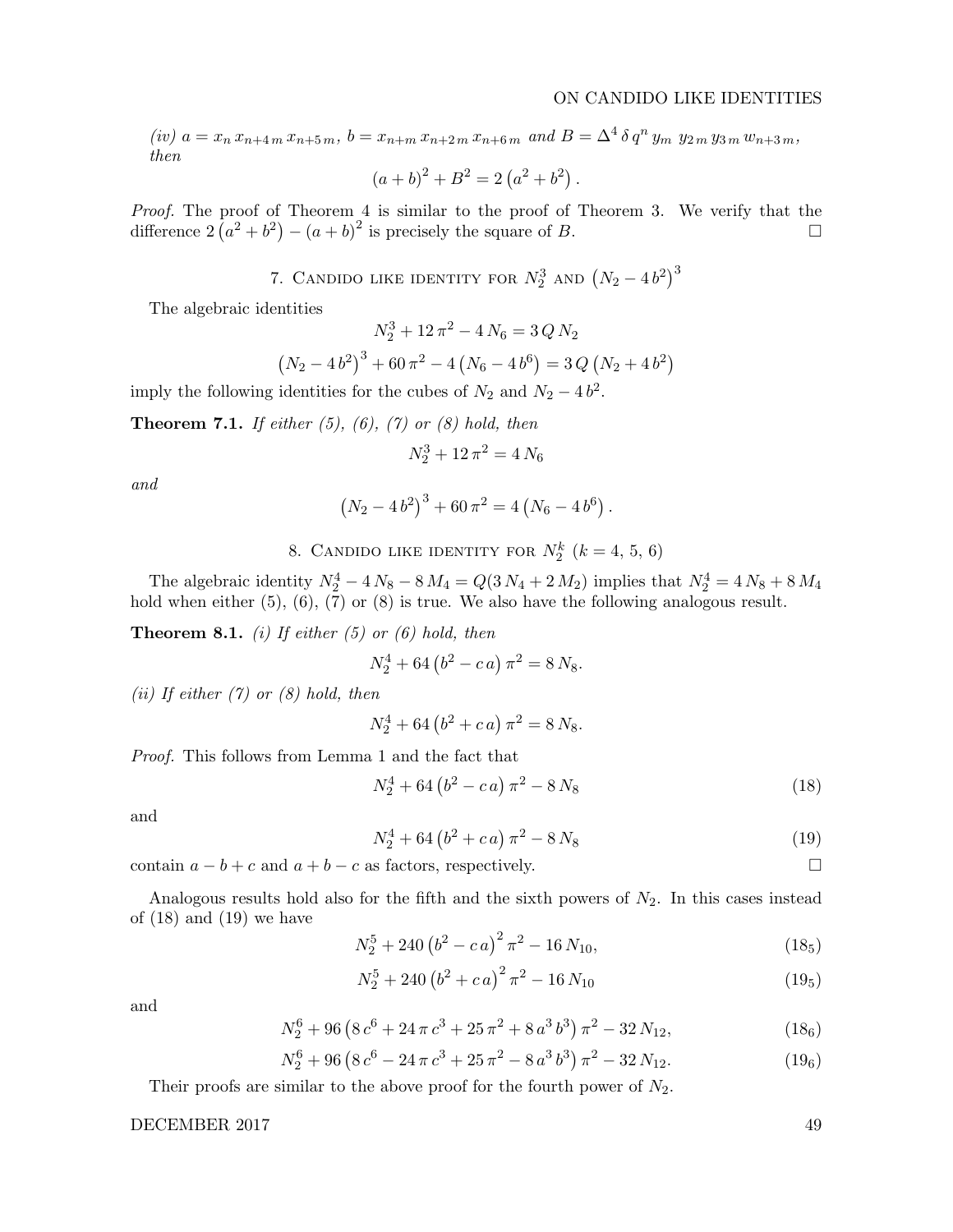# 9. More Candido like identities for products

# Theorem 9.1. If either

(i)  $A = \mu$ ,  $B = 2 z_{2m} + \mu$  and  $a = w_n w_{n+5m}$ ,  $b = w_{n+m} w_{n+4m}$ ,  $c = w_{n+2m} w_{n+3m}$ , or (ii)  $A = \mu y_{3m}, B = y_m \left[ 2 z_m^4 - \mu \left( 5 z_m^2 - \mu \right) \right]$  and  $a = w_n w_{n+6m}, b = w_{n+m} w_{n+5m}$ ,  $c = w_{n+2,m} w_{n+4,m},$ then

$$
A (A a2 – B b2 + B c2) = (A a – B b + B c)2.
$$

The above theorem holds also when in  $a, b$  and  $c$  we replace Horadam with (general) Lucas numbers.

Proof of (i) for the (general) Lucas numbers. We shall find expressions  $V = A a - B b + B c$ and  $U = A (A a^2 - B b^2 + B c^2)$  and check that  $U = V^2$ .

In order to make long expressions shorter, we shall use the following notation. Let  $u = \alpha_0$ and  $v = \beta_0$ . For an integer k, let  $\langle k \rangle = \alpha^{km}$  and  $[k] = \alpha^{kn}$ . Let R and P denote polynomials

$$
\mu^4 - 2\langle 2 \rangle \mu^3 + \langle 4 \rangle \mu^2 - 2\langle 6 \rangle \mu + \langle 8 \rangle,
$$
  

$$
\mu^{10} - 2\langle 2 \rangle \mu^9 - \langle 4 \rangle \mu^8 + 8\langle 10 \rangle \mu^5 + \langle 12 \rangle \mu^4 - \langle 16 \rangle \mu^2 - 2\langle 18 \rangle \mu + \langle 20 \rangle.
$$

Using the representations  $(17)$ , one can show that U is

$$
k_{u^4}u^4 + k_{u^3}u^3v + k_{u^2v^2}u^2v^2 + k_{u^2v^3}uv^3 + k_{v^4}v^4,
$$

where  $k_{u^4} = \langle 10 \rangle [4] \mu^2$ ,  $k_{u^3 v} = -2[2] \mu^2 \nu (\mu + \langle 2 \rangle) R$ ,  $k_{u^2 v^2} = \langle -10 \rangle \mu^2 \nu^2 P$ ,  $k_{u v^3} = -2 \langle -10 \rangle$  $[-2]\mu^7 \nu^3(\mu + \langle 2 \rangle)R$  and  $k_{\nu^4} = \langle -10 \rangle [-4]\mu^{12} \nu^4$ . On the other hand, V is equal

$$
\langle 5 \rangle [2] \mu u^{2} - [-5] \mu \nu (\mu + \langle 2 \rangle) R u v + \langle -5 \rangle [-2] \mu^{6} \nu^{2} v^{2}.
$$

Comparing coefficients of corresponding powers of u and v, we see that  $U = V^2$ .

The other cases of Theorem 7 have similar proofs.

10. FOUR TERMS CANDIDO LIKE IDENTITY FOR PRODUCTS

Let 
$$
A = \mu^2 y_{3m} y_{4m}
$$
,  $B = \mu y_m (2 y_{8m} + 4 \mu y_{6m} + 5 \mu^2 y_{4m})$ ,  
\n $C = y_m (y_{10m} + 4 \mu y_{8m} + 13 \mu^2 y_{6m} + 19 \mu^3 y_{4m} + 16 \mu^4 y_{2m})$ 

and  $D = y_m (y_{10m} + 6 \,\mu \, y_{8m} + 2 \,\mu^2 \, y_{6m} + 9 \,\mu^3 \, y_{4m} + \mu^4 \, y_{2m}).$ 

**Theorem 10.1.** If  $a = w_n w_{n+7m}$ ,  $b = w_{n+m} w_{n+6m}$ ,  $c = w_{n+2m} w_{n+5m}$  and  $d = w_{n+3m} w_{n+4m}$ , then

$$
A a2 + B b2 + C c2 - D d2 = A (a + b + c + d)2.
$$

The above theorem holds also when in  $a, b, c$  and  $d$  we replace Horadam with (general) Lucas numbers.

Proof. As in the above proof of Theorem 7, we shall find

$$
U = A a2 + B b2 + C c2 - D d2 \text{ and } V = a + b + c + d
$$

and check that  $U = A V^2$ .

These tasks are straightforward and technically complicated so that we leave them to the dedicated readers as a challenge.

50 VOLUME 55, NUMBER 5